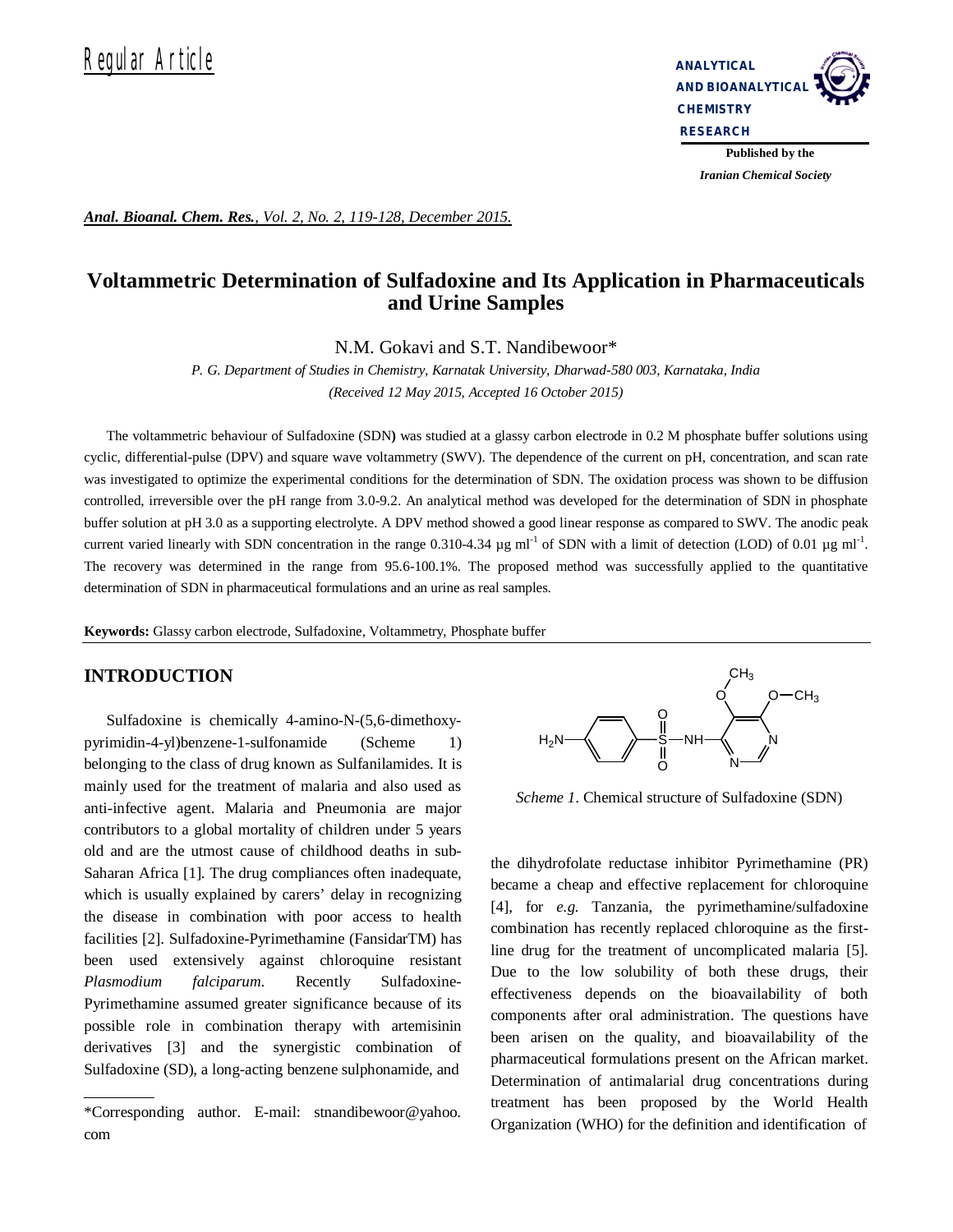drug resistance. In developing countries the dearth of research funds and the high-technology analytical instruments or even the availability of most reagents recommended in official compendia has forced to scientist to develop alternative and sensitive methods of analysis of drugs. Hence, we attempt to develop a simple, rapid, inexpensive and sensitive voltammetric method for the determination of Sulfadoxine.

Several methods have been reported for the determination of SDN such as a Packed column supercritical fluid chromatography [6], spectrophotometric methods [7,8] as well as HPLC techniques [8,9]. The voltammetric techniques for determination of SDN with Pd [10] as well as UPLC coupled with G/PANI modified screen-printed carbon electrode [11] were also reported. However, these methods have some disadvantages such as high cost, long analysis of time, sample pre-treatment, low sensitivity and selectivity, which make them unsuitable for routine analysis. The development of a new method capable of determining drug amount in pharmaceutical and biological dosage forms are important. An electroanalytical techniques have been used for the determination of a wide range of drug compound with the advantages that there is no need for derivatization and that these techniques are less sensitive to matrix effects than other analytical techniques [12,13]. Additionally, an application of electrochemistry includes the determination of electrode mechanism. Redox properties of drugs can give insights into their metabolic fates or their *in vivo* redox processes or pharmacological activity [14-17]. The main goal of this work was to develop a voltammetric method for direct determination of SDN in pharmaceutical dosage forms, raw materials and spiked human urine samples. This paper describes fully validated, simple, rapid, selective and sensitive procedures for the determination of SDN employing DPV, SWV and CV techniques at GCE.

# **EXPERIMENTAL**

#### **Materials and Reagents**

The powdered form of SDN was obtained from Sigma Aldrich and used without further purification. A stock solution  $(1 \times 10^{-3}$  M) of SDN was prepared in ethanol and double distilled water (10:90 v/v). The Phosphate buffers

from pH 3-9.2 were prepared in double distilled water as described by Christian and Purdy [18]*.* All of the other employed chemicals were of analytical grade and solutions were prepared in double distilled water.

#### **Instrumentation**

The electrochemical measurements were carried out on a CHI 630D electrochemical analyzer (CH Instruments Inc., USA). The voltammetric measurements were carried out in a 10 ml single compartment three-electrode glass cell with Ag/AgCl as a reference electrode, a platinum wire as counter electrode and a 3 mm diameter glassy carbon electrode (GCE) as the working electrode. All the potentials are given against the Ag/AgCl (3 M KCl). All experiments were carried out at an ambient temperature of 25 °C  $\pm$  0.1 °C. The pH measurements were performed with Elico LI120 pH meter (Elico Ltd., India).

At different scan rates, the area of the electrode was calculated using 1.0 mM  $K_3Fe(CN)_6$  as a probe. For a reversible process, the Randles-Sevcik formula has been used [19].

$$
i_{\text{pa}} = (2.69 \times 10^5) \,\text{n}^{3/2} \,\text{A} \,\text{D}_\text{o}^{\,1/2} \,\text{C}_\text{o} \,\text{v}^{\,1/2} \tag{1}
$$

where,  $i_{pa}$  refers to the anodic peak current (A), n is the number of electrons transferred, A is the surface area of the electrode (cm<sup>2</sup>),  $D_0$  is diffusion coefficient (cm<sup>2</sup> s<sup>-1</sup>), v is the scan rate (V s<sup>-1</sup>) and C<sub>0</sub> is the concentration of  $K_3Fe(CN)_6$ (M). For 1.0 mM  $K_3Fe(CN)_6$  in 0.1 M KCl electrolyte, n = 1,  $D_0 = 7.6 \times 10^{-6}$  cm<sup>2</sup> s<sup>-1</sup> [20], then from the slope of the plot of  $i_{pa}$  *vs*.  $v^{1/2}$  relation, the surface area of electrode was calculated. In our experiment, the slope obtained was 2.59 and the surface area of glassy carbon electrode was calculated to be  $0.035 \text{ cm}^2$ .

#### **Analytical Procedure**

The GCE was carefully polished using  $0.3$  micron  $Al_2O_3$ slurry on a polishing cloth before each experiment. After polishing, the electrode was thoroughly rinsed with water. After this mechanical treatment, the GCE was placed in buffer solution and various voltammograms were recorded until a steady state baseline voltammogram was obtained.

The GCE was first activated [21] in phosphate buffer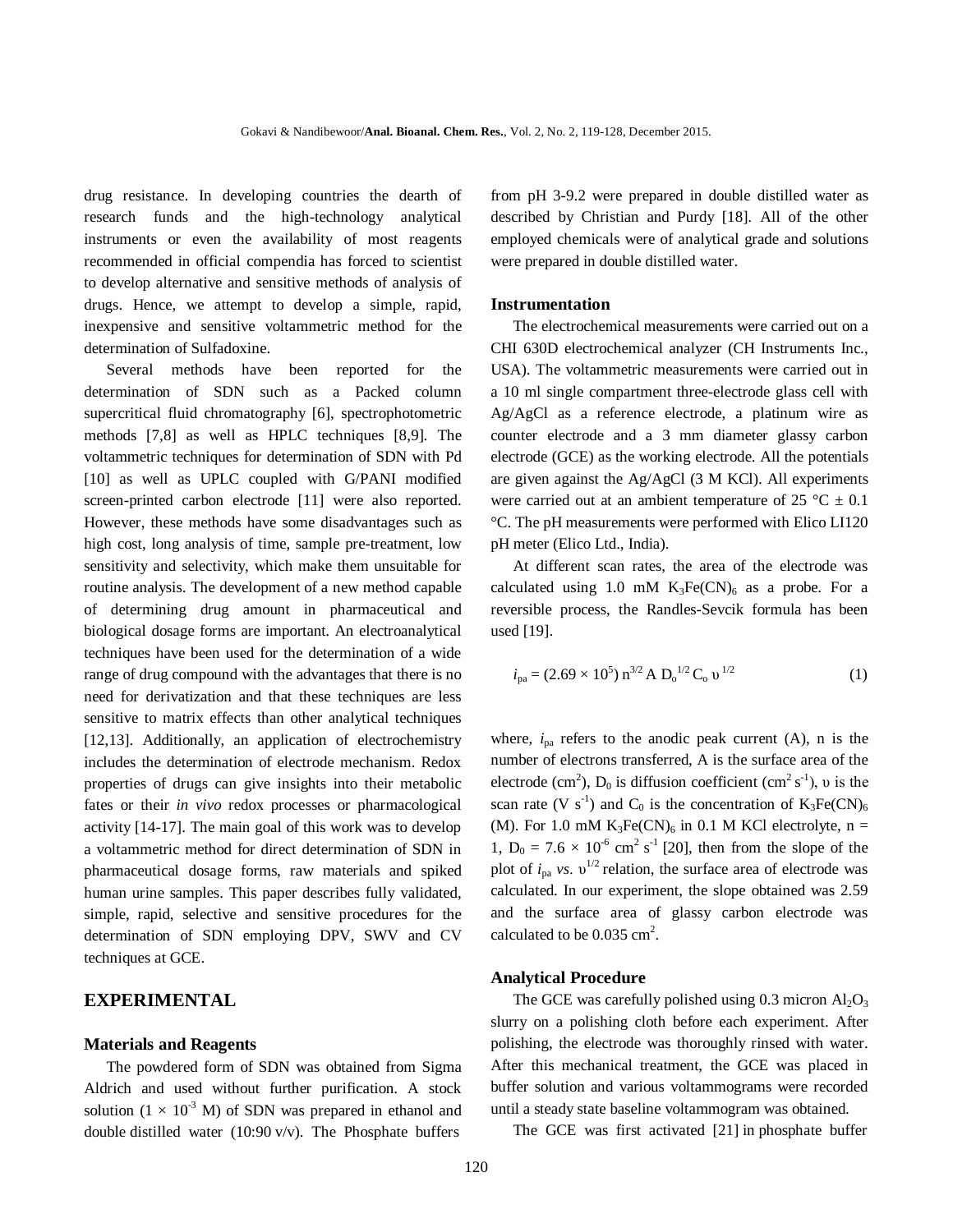(pH 3.0) by cyclic voltammetric sweeps between 0.4 to and 1.4 V until stable cyclic voltammograms were obtained. Then electrodes were transferred into another 10 ml of Phosphate buffer (pH 3.0), it containing proper amount of SDN. The optimized accumulating potential and time were 100 mV and 10s respectively. The potential scan was initiated and cyclic voltammograms were recorded between 0.4 and 1.4 V, with a scan rate of 100 mV  $s^{-1}$ . All measurements were carried out at room temperature of  $25 \pm$  $0.1 \degree C$ .

#### **Sample Preparation**

The two pieces of SDN tablets (Amalar Micro labs limited, India) were powdered in a mortar. A portion equivalent to a stock solution of a concentration of about 1.0  $\times$  10<sup>-3</sup>M was accurately weighed and transferred into a 100 ml calibrated flask and diluted with a water and was followed by sonication for 10 min for complete dissolution. An appropriate solutions were prepared by taking suitable aliquots of the clear supernatant liquid and diluting them with the phosphate buffer solutions. Each solution was transferred to the voltammetric cell and analyzed by standard addition method.

## **RESULTS AND DISCUSSION**

#### **Cyclic Voltammetric Behavior of SDN**

To understand the electrochemical behaviour of SDN, cyclic voltammetry was carried out at the glassy carbon electrode between pH 3.0 and 9.2 of phosphate buffer which produced a well defined oxidation peak. The cyclic voltammogram of SDN at pH 3.0 in phosphate buffer was as shown in Fig. 1 curve (i) and the blank solution without SDN was shown by curve (ii). An oxidation peak corresponding to SDN was appeared at 1.11 V.

It is shown that no reduction peak was observed in the reverse scan, it was suggesting that the electrochemical reaction was an irreversible process. Nevertheless, it was found that the oxidation peak current of SDN showed a remarkable decrease during the successive cyclic voltammetric sweeps. After every sweep, the peak current decreased continuously and finally remained unchanged. This phenomenon may be attributed to the consumption of adsorbed SDN on the electrode surface or due to the fact



 **Fig. 1.** Cyclic voltammograms obtained for 1.0 mM sulfadoxine (SDN) on GCE in pH 3.0 , 0.2 M buffer: (i) GCE with SDN (ii) GCE without SDN at scan rate  $100 \text{ mV s}^{-1}$ .

that the adsorption of oxidative product occurs at the electrode surface. Therefore, the voltammograms corresponding to the first cycle was generally recorded.

#### **Influence of pH**

The effect of solution pH on peak potentials of SDN at GCE was also investigated. Cyclic voltammograms at different pH values of 3-9.2 were carried. However, above pH 9.2 the peaks were not sharp. Hence, the study was restricted from pH 3.0-9.2 as shown in Fig. (2a). These data shown that an increase in pH of the solution caused shift in the oxidative peak potential to the negative direction, indicating that the electrode process was influenced by protonation reactions. A linear correlation between the peak potential and solution pH was obtained as shown in Fig. (2b) with a linear equation and correlation coefficient of:

Epa (V) =  $1.228 - 0.041$  pH;  $r = 0.991$ 

The slope was found to be 41 mV/pH, which is close to the theoretical value of 30 mV/pH. This indicates that the number of protons transferred is half of the number of electrons transferred in the rate determining step [17,22-23].

The variation of peak current with pH is as shown in Fig. (2c). The peak current goes on decreasing from pH 3- 9.2. From the experimental results, it is observed that highest peak current and better shape of the voltammogram was observed at pH 3.0, suggesting this pH is optimal pH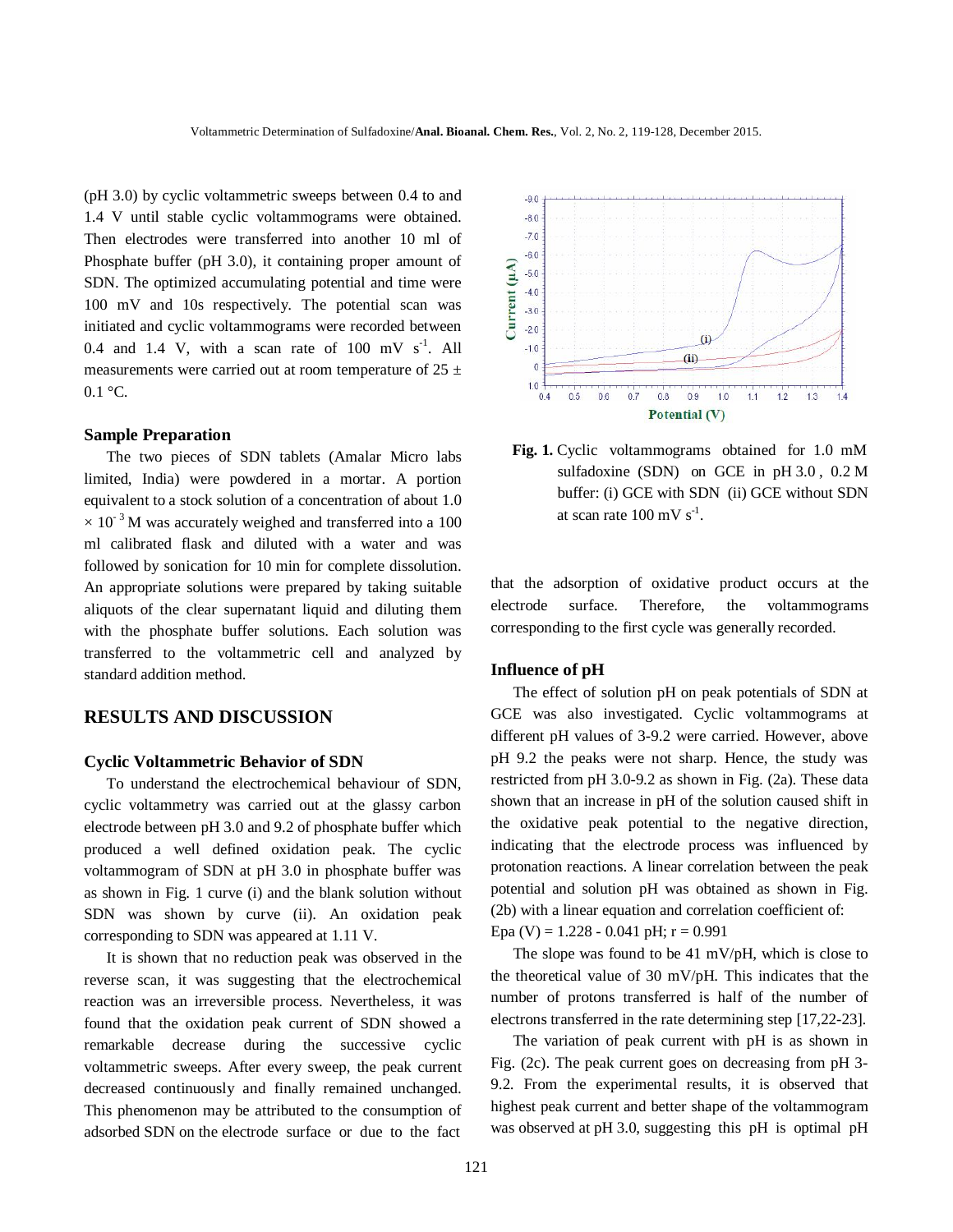

 **Fig. 2.** (a) Cyclic voltammograms obtained for 1.0 mM SDN in buffer solution at (i) pH 3.0, (ii) pH 4.2, (iii) pH 5.0, (iv) pH 6.0, (v) pH 7.0, (vi) pH 8.0 and (vii) pH 9.2 with potential scan rate 100  $mV s^{-1}$ . (b) Variation of peak potential with pH for 1.0 mM SDN. (c) Variation of peak current with pH for 1.0 mM SDN.

value.

## **Influence of Scan Rate**

An electrochemical mechanism usually can be acquired from the relationship between peak current and scan rate. Therefore, the electrochemical behaviour of SDN has been studied at different scan rates from 100-400 mV  $s^{-1}$ , Fig. (3a). There was a good linear relationship between peak current and square root of scan rate and can be expressed as Ip =  $0.670 v^{1/2}$  -  $0.191$ ; r = 0.996 as shown in the Fig. (3b) which confirms the irreversibility of the process. In addition, there was a linear relation between logIp and logv corresponding to the equation:  $logIp = 0.516 log v - 0.222$ ; r  $= 0.996$  as shown in Fig. (3c). The slope of 0.516 was close to the theoretically expected value of 0.5 for a diffusion controlled process [24]. With an increase in scan rate, the peak potential shifted to more positive value. The linear relation between peak potential and logarithm of scan rate can be expressed as  $Ep = 0.033 \log v + 1.043$ ; r = 0.992 as shown in the Fig. (3d).

As for an irreversible electrode process, according to Laviron [25], Ep is defined by the following equation:

$$
E_p = E^0 + \left[\frac{2.303RT}{\alpha nF}\right] \log \left[\frac{RTk^0}{\alpha nF}\right] + \left[\frac{2.303RT}{\alpha nF}\right] \log V \tag{2}
$$

where  $\alpha$  is the transfer coefficient,  $k^0$  is the standard heterogeneous rate constant of the reaction, n is the number of electrons transferred,  $v$  is the scan rate and  $E^0$  is the formal redox potential. Other symbols have their usual meanings. Thus, the value of αn can be easily calculated from the slope of Ep *vs*. logy plot. In this system, the slope was 0.108, taking T = 298 K, R = 8.314 J K<sup>-1</sup> mol<sup>-1</sup> and F = 96,480 C, and α was found to be 1.792.

Again  $α$  was calculated using the Bard and Faulkner formula [24] in total irreversible electrode process.

$$
\alpha = \frac{47.7}{E_P - E_{P/2}} mV
$$
\n(3)

where Ep/2 is the potential where the current is at half the peak value. So, the value of α determined was 0.59. So the number of electrons (n) transferred in the electro-oxidation of SDN was calculated to be  $3.03 \approx 3$ .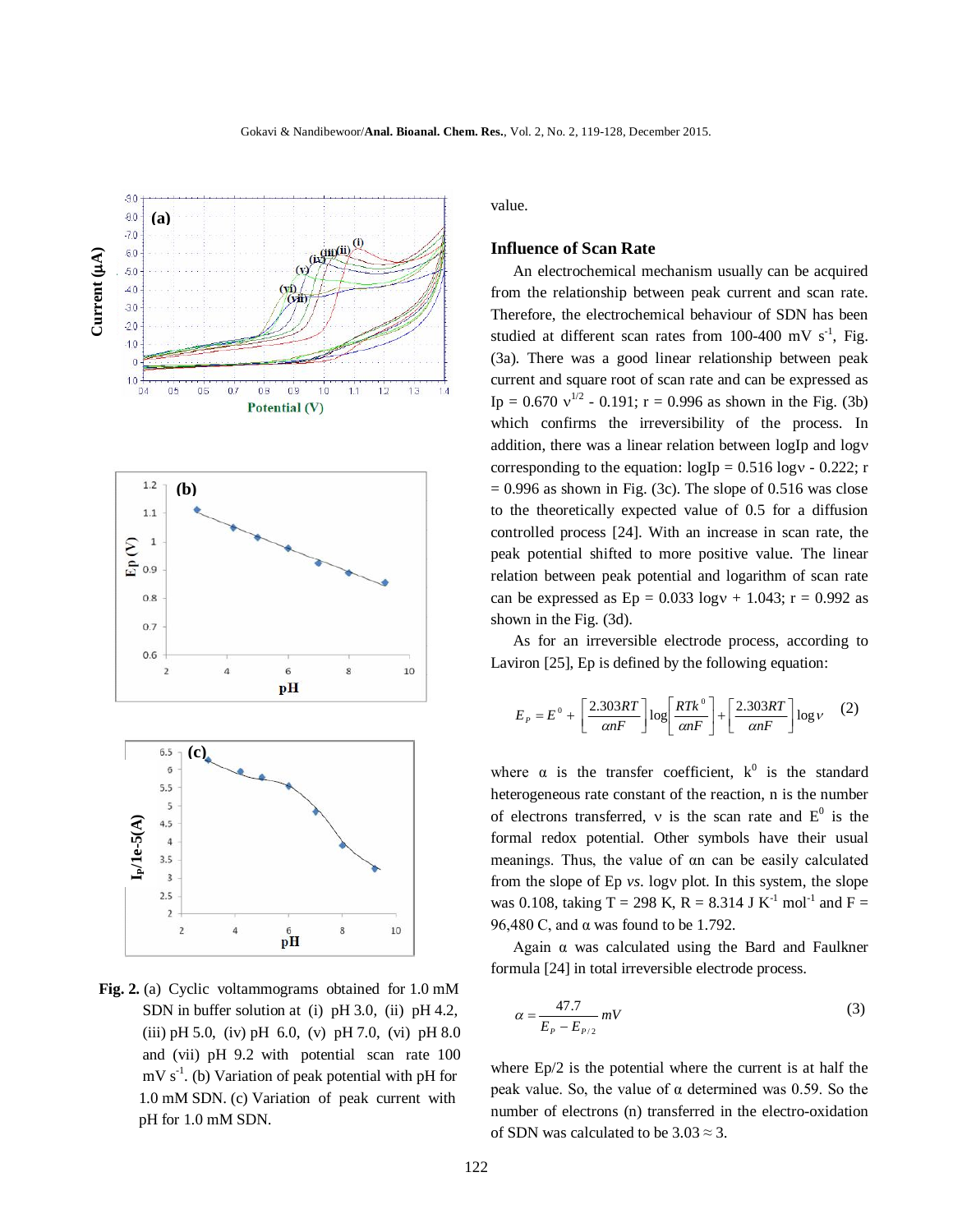



**Fig. 3.** (a) Cyclic voltammograms obtained for 1.0 mM SDN in buffer solution of pH 3.0 at scan rates of (i) 100, (ii) 150, (iii) 200, (iv) 250, (v) 300, (vi) 350 and (vii) 400 mV s<sup>-1</sup>. (b). Linear relationship between the peak currents and the square root of scan rate. (c). Linear relationship between the logarithmic peak currents and the logarithmic scan rates. (d). Variation of peak potential with log**υ** for 1.0 mM SDN.

The value of  $k^0$  can be determined from the intercept of the above plot if the value of  $E^0$  is known. The value of  $E^0$ in Eq. (2) can be obtained from the intercept of Ep *vs*. curve by extrapolating to the vertical axis at  $v = 0$  [26]. In our system the intercept for Ep *vs*. logv plot was 1.04 and  $E^0$ was obtained to be 0.35 V, the  $k^0$  was calculated to be  $2.28 \times 10^3$  s<sup>-1</sup>.

## **Calibration Curve**

In order to develop a rapid and sensitive voltammetric method for determining the SDN, we adopted the differential pulse (DPV) and square wave voltammetric (SWV) methods, because the peaks were sharper and better

defined at a lower concentration of SDN, than those obtained by cyclic voltammetry, with low a background current, resulting in an improved resolution. According to the obtained results, it was possible to apply this technique to the quantitative analysis of SDN. The phosphate buffer solution of pH 3.0 was selected as the supporting electrolyte for the quantification of SDN as it gives maximum peak current at pH 3.0. The peak at about 1.048 V in DPV was considered for the analysis. The differential pulse and square wave voltammograms are obtained with increasing amount of SDN showed that the peak current increased linearly with increasing concentration, as shown in Figs. (4a, b) and Figs. (5a, b).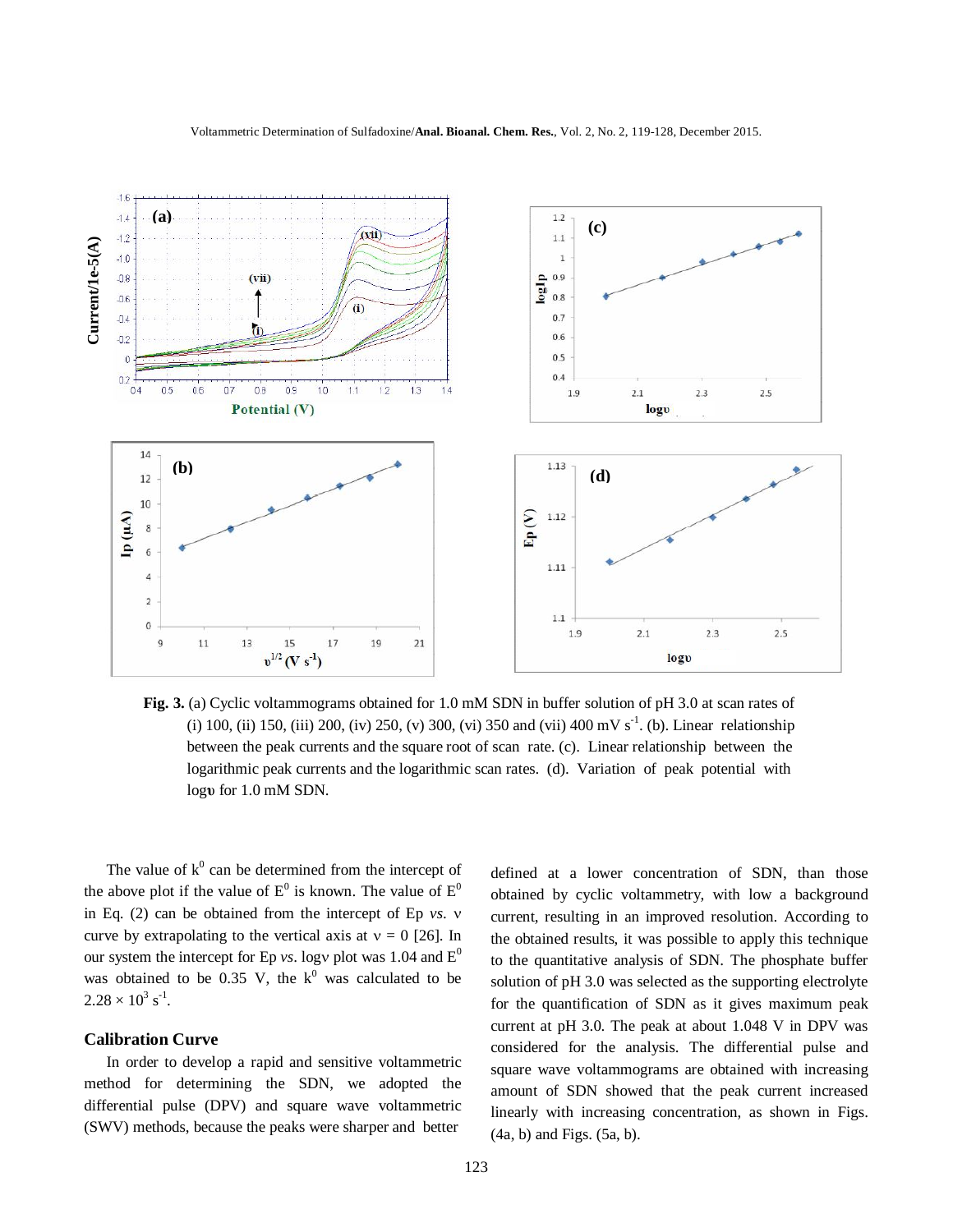

**Fig. 4.** (a) Differential pulse voltammograms of SDN at different concentrations at  $(i)$  1,  $(ii)$  3,  $(iii)$  5,  $(iv)$  7, (v) 9, (vi) 10, (vii) 12 and (viii) 14 μM. (b) Plot of the peak current against concentration of SDN.

According to the procedure, two calibration graphs from the standard solution of SDN were constructed by using DPV and SWV techniques. A linear relation (Figs. 4b, 5b) in the concentration range between 0.310-4.34  $\mu$ g ml<sup>-1</sup> and  $0.310 - 5.58$  µg ml<sup>-1</sup> by using DPV and SWV methods, respectively. The linear equations were

$$
i_p (\mu A) = 0.022C (\mu M) + 0.485
$$
 (r = 0.994) in case of

DPV and

 $i_p (\mu A) = 0.023C (\mu M) + 0.99$  (r = 0.984) in case of SWV



 **Fig. 5.** (a) Square wave voltammograms of SDN at different concentrations at  $(i)$  1,  $(ii)$  3,  $(iii)$  5,  $(iv)$  7, (v) 9 , (vi) 10, (vii) 12 μM, (viii) 14, (xi) 16 and  $(x)$  18 μM. (b) Plot of the peak current against concentration of SDN.

The DPV presents a good linear response as compared to SWV in view of less intercept of linear plots of Ip against concentration of SDN. Deviation from linearity was observed for more concentrated solutions, due to the adsorption of oxidation product on the electrode surface [27]. It was also observed that the peak potential (Ep) was shifted towards more positive value suggesting that product undergoes adsorption at the surface of GCE. Related statistical data of the calibration curve was obtained from five different calibration curves. The limit of detection (LOD) is 0.01  $\mu$ g ml<sup>-1</sup> (DPV) and 0.07  $\mu$ g ml<sup>-1</sup> (SWV) and quantification limits (LOQ) is 0.03  $\mu$ g ml<sup>-1</sup> (DPV) and 0.23  $\mu$ g ml<sup>-1</sup> (SWV), respectively. The LOD and LOQ were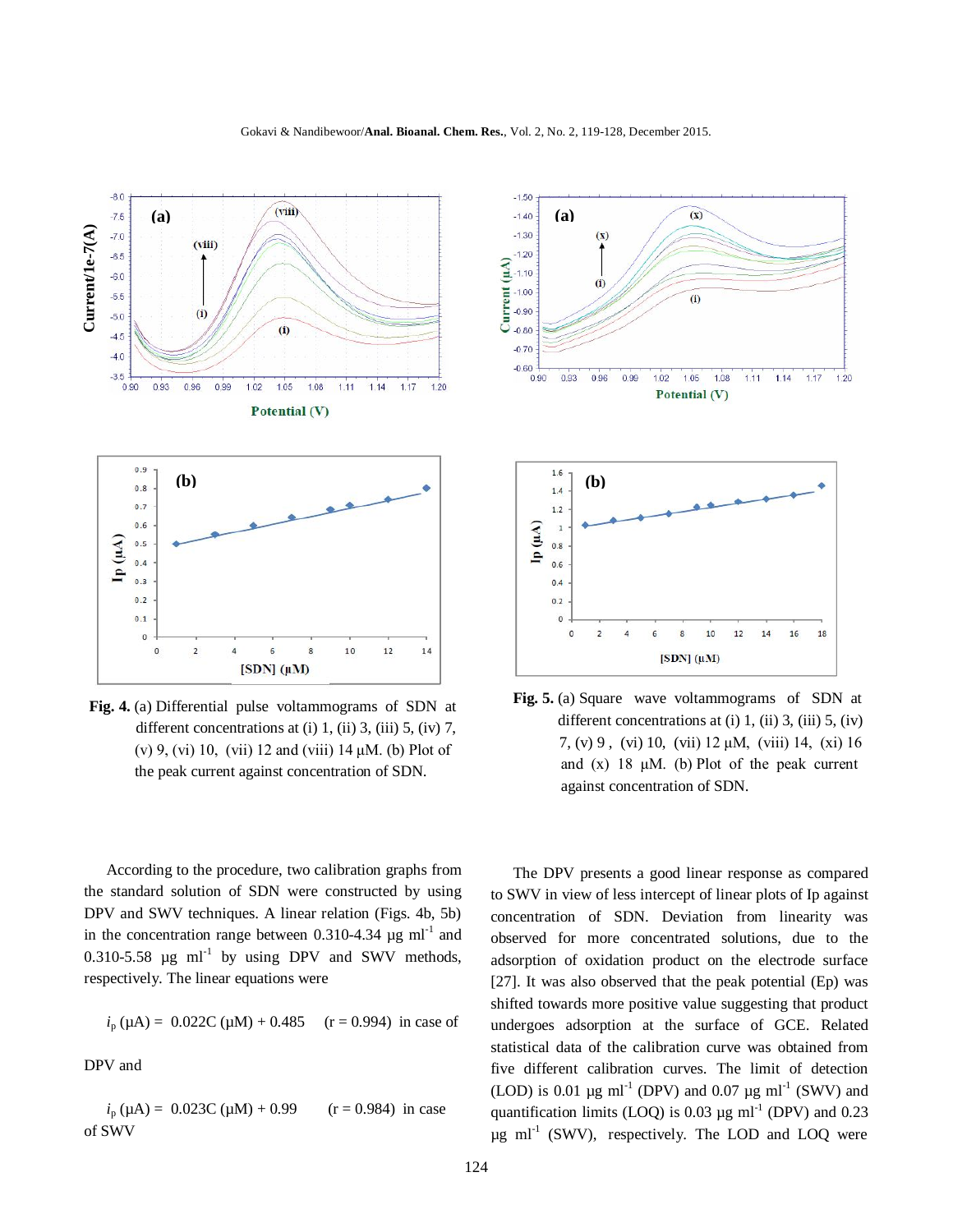calculated using the following equations:

$$
LOD = 3s/m, \quad LOQ = 10s/m
$$

where, *s* is the standard deviation of the peak currents of the blank (five runs) and *m* is the slope of the calibration curve. Comparison with earlier methods except UPLC coupled with G/PANI screen-printed carbon electrode, the present method was better for the determination of SDN [6, 8,9,11] (Table 1).

#### **Stability and Reproducibility**

In order to study the stability and reproducibility of the electrode, a 1 μM SDN solution were measured with the same electrode (renewed every time) for every several hours within a day, the RSD of the peak current was 0.72% (number of measurements  $= 5$ ). As to the reproducibility between days, it was similar to that of within a day repeatability, if the temperature was kept almost unchanged which could be attributed to the excellent stability and reproducibility of GCE.

#### **Effect of Interferences**

For the analytical applications of the proposed method, the effects of potential interferences that are likely to be in biological samples were evaluated under the optimum experimental conditions. The differential pulse voltammetric experiments were carried out for 1.0 μM SDN in the presence of 1.0 mM of each of the interferences (the overlay plot of DPV of (i) SDN and (ii) SDN in presence of 1 mM citric acid as shown in Fig. 6). The experimental results (Table 2) showed that thousand-fold excess of glucose, starch, sucrose, dextrose, gum acacia, citric acid and oxalic acid did not interfere with the voltammetric signal of SDN. Therefore, the proposed method can be used as a selective method.

#### **Tablet Analysis and Recovery Test**

In order to evaluate the applicability of the proposed method, the commercial medicinal sample containing SDN from 'Amalar'(Micro labs limited)India, was studied. The tablets were grounded to powder, dissolved in water and then further diluted so that SDN concentration falls in the range of calibration plot. The differential pulse



**Fig. 6.** Differential pulse voltammograms of (i) SDN and (ii) SDN in presence of 1mM citric acid.

voltammograms were then recorded under exactly identical conditions that were employed while recording differential pulse voltammograms for plotting calibration plot. It was found that SDN concentration determined for various tablets using this method are in good agreement with the reported values.The F and Student t tests were carried out on the data and the results are given in Table 3. The validity of the obtained results by spectrophotometric and voltammetric method were statistically examined. According to the Student's *t*-test, the calculated t was less than the theoretical values in either test at the 95% confidence level. This indicates that there was no significant difference between the accuracy of the proposed and reported methods. **Example 12.** Also the reaction of the range from the range from the range from the range from the range of the range from the range from 95.6-100.1% and the range from the range from the range of the range from 85.6-100.

#### **Detection of SDN in Urine Samples**

The applicability of the DPV to the determination of SDN in spiked urine was also investigated (Table 4). The recoveries from urine were measured by spiking drug free urine with known amounts of SDN. The urine samples were diluted 100 times with the phosphate buffer solution before analysis without further pre-treatment. A quantitative determination can be carried out by adding the standard solution of SDN into the detect system of urine sample. The calibration graph was used for the determination of spiked SDN in urine samples. The detection results of four urine samples obtained are listed in Table 4. The recovery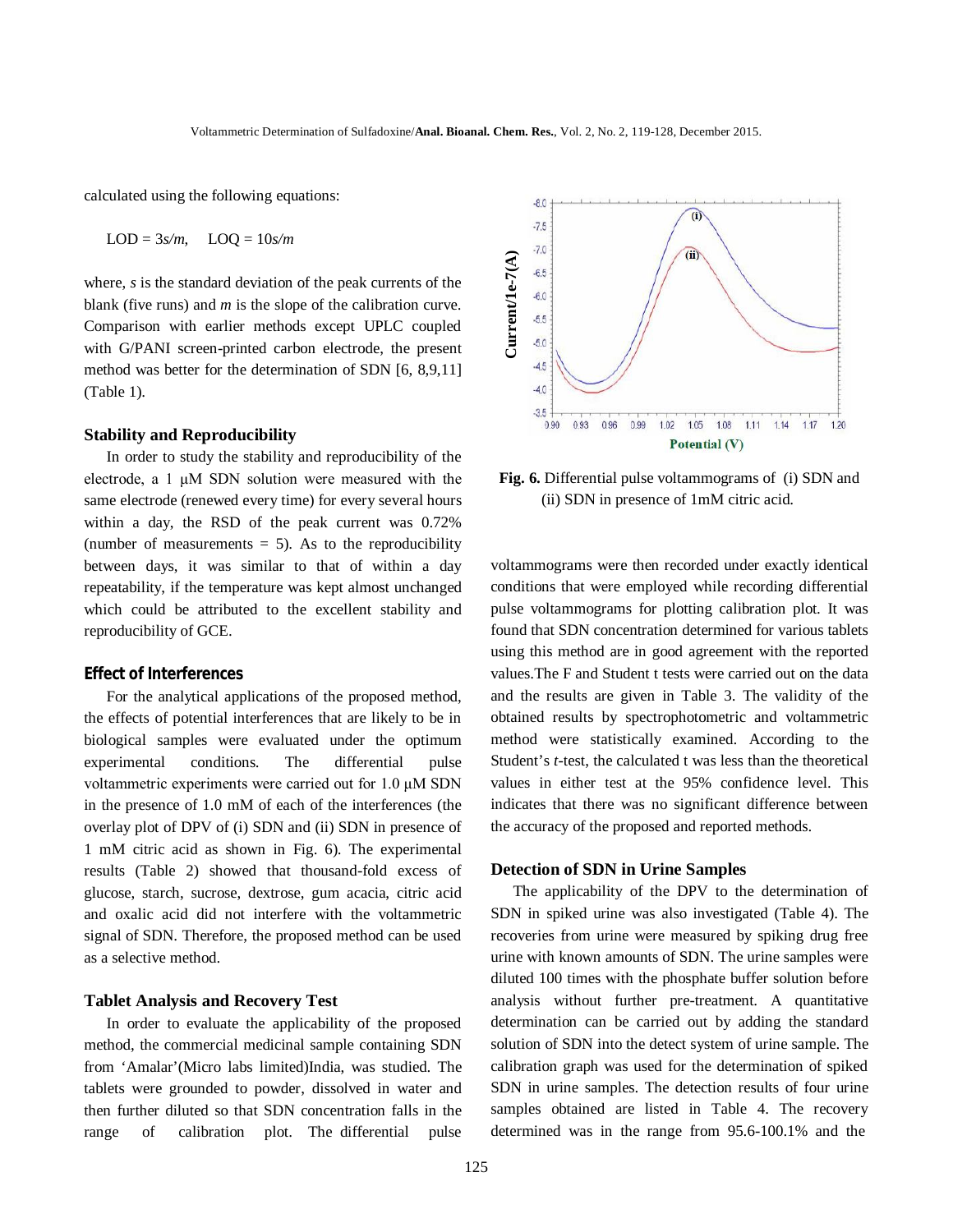| Analytical method            | Detection limit<br>Linearity range<br>$(\mu g \text{ ml}^{-1})$<br>$(\mu g \text{ ml}^{-1})$ |          | Ref.         |
|------------------------------|----------------------------------------------------------------------------------------------|----------|--------------|
| 1) Packed column superficial | $(0.5-80)$                                                                                   | (0.15)   | [6]          |
| fluid chromatography         |                                                                                              |          |              |
| 2) Spectrophotometric method | $(40-100)$                                                                                   | (0.26)   | [8]          |
| 3) HPLC method               | $(2.5-100)$                                                                                  | (0.01)   | $[9]$        |
| 4) UPLC coupled with G/PANI  | $(0.01-10)$                                                                                  | (0.0029) | [11]         |
| screen-printed carbon        |                                                                                              |          |              |
| electrode                    |                                                                                              |          |              |
| 4) Glassy Carbon             | $(0.31 - 4.34)$                                                                              | (0.01)   | Present work |
| Electrode                    |                                                                                              |          |              |

 **Table 1.** Comparison of some Methods for the Determination of SDN with the Proposed Method

Table 2. Influence of Potential Interferents on the Voltametric Response of 1  $\mu$ M SDN

|               | Concentration | Signal change |  |
|---------------|---------------|---------------|--|
| Interferents  | (mM)          | (% )          |  |
| Citric acid   | 1.0           | $-0.102$      |  |
| D-Glucose     | 1.0           | $-0.141$      |  |
| Gum acacia    | 1.0           | 0.012         |  |
| Oxalic acid   | 1.0           | $-0.143$      |  |
| <b>Starch</b> | 1.0           | $-0.187$      |  |
| Sucrose       | 1.0           | $-0.151$      |  |

R.S.D. was 0.30%. Thus, satisfactory recoveries of the analyte from the real samples and a good agreement between the concentration ranges studied and the real ranges encountered in the urine samples when treated with the drug make the developed method applicable in clinical analysis.

# **CONCLUSIONS**

The Voltammetric determination of SDN was investigated on GCE. The electro-oxidation mechanism of SDN at the electrode was diffusion controlled irreversible process involving the number of protons taking part in the

electrode reaction is half of the number of electrons. The DPV and SWV are effective and rapid electrochemical techniques with well-established advantages and low detection limits. The DPV and SWV signals of SDN increased linearly over the concentration range 0.310-4.34  $\mu$ g ml<sup>-1</sup> and 0.310-5.58  $\mu$ g ml<sup>-1</sup>, with a detection limit of 0.01  $\mu$ g ml<sup>-1</sup> (DPV) and 0.07  $\mu$ g ml<sup>-1</sup> (SWV) as well as quantification limit of 0.03  $\mu$ g ml<sup>-1</sup> (DPV) and 0.23  $\mu$ g ml<sup>-1</sup> (SWV), respectively. The proposed method was applied for the determination of SDN in pharmaceutical formulations and urine samples with satisfactory results making it practical for routine analysis. The common interfering substances in the real sample do not interfere.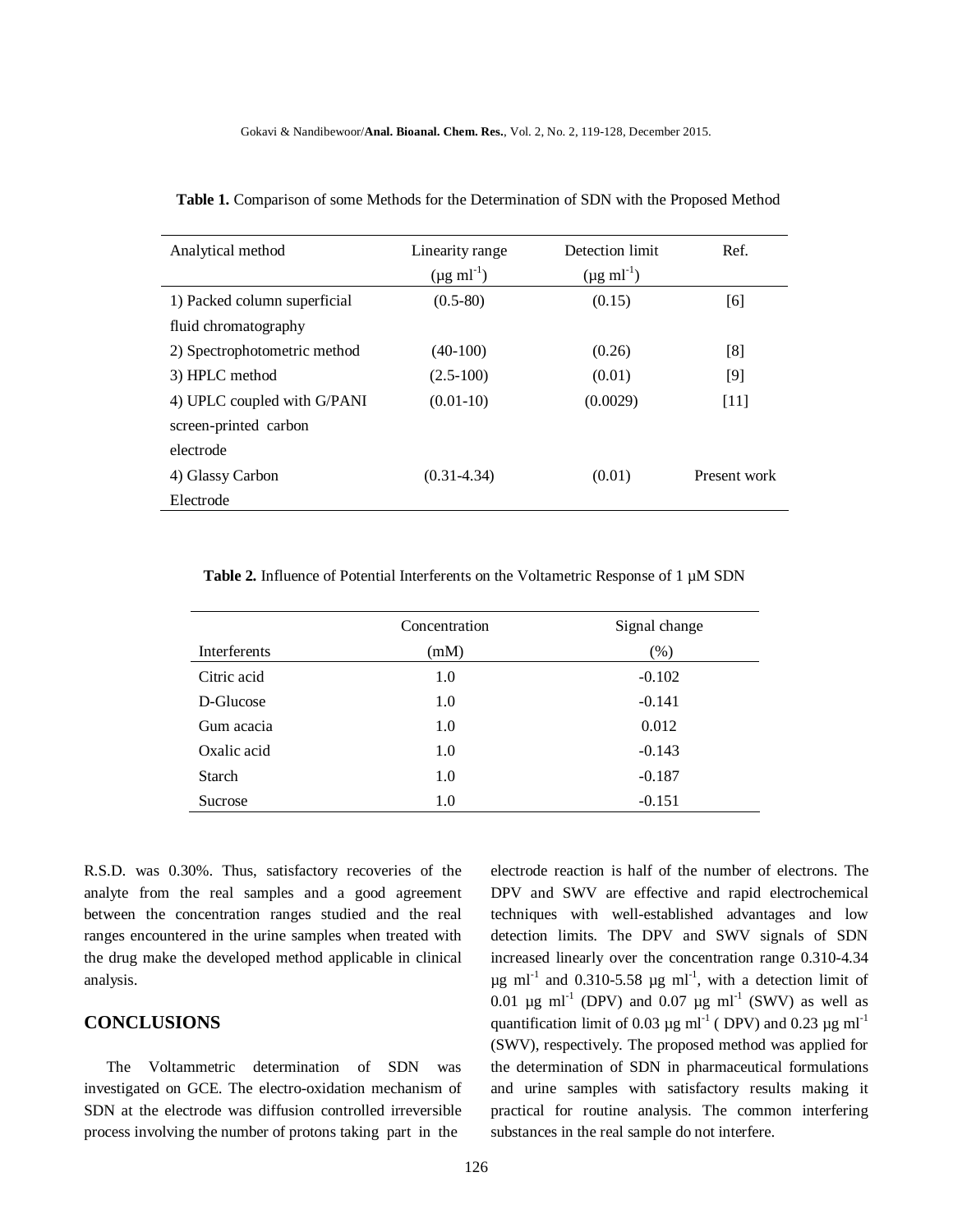|                       | Amalar forte | Spectroscopic method |
|-----------------------|--------------|----------------------|
| Labeled claim (mg)    | 500.0        |                      |
| Amount found $(mg)^a$ | 494.0        |                      |
| $RSD(\%)$             | 0.96         |                      |
| Bias $(\%)$           | 1.20         |                      |
| Added (mg)            | 5.00         | 5.00                 |
| Found $(mg)^a$        | 4.94         | 4.92                 |
| Recovered $(\% )$     | 98.8         | 98.4                 |
| $RSD(\%)$             | 0.65         | 2.21                 |
| Calculated F          | 3.75         |                      |
| Calculated t          | 2.84         | $t_c = 2.94$         |
| Bias $(\%)$           | 1.20         |                      |

 **Table 3.** Results of the Assay and the Recovery Test of SDN in Pharmaceutical Preparations Using Differential Pulse Voltammetry

<sup>a</sup>Average of five determination.  $t_{th}$  = Theoritical t-value (2.7).

| <b>Table 4.</b> Determination of SDN in Urine Samples |  |
|-------------------------------------------------------|--|
|-------------------------------------------------------|--|

|          | Spiked    | Detected    | <b>Bias</b> | Recovery | $SD \pm RSD$                 |
|----------|-----------|-------------|-------------|----------|------------------------------|
| Urine    | $(\mu M)$ | $(\mu M)^a$ | $(\%)$      | $(\%)$   | $\left( \frac{0}{0} \right)$ |
| Sample 1 |           | 0.956       | 4.40        | 95.6     | $0.0021 \pm 0.10$            |
| Sample 2 | 3         | 2.90        | 3.19        | 96.6     | $0.0114 \pm 0.29$            |
| Sample 3 | 5         | 4.92        | 1.44        | 98.4     | $0.0184 \pm 0.30$            |
| Sample 4 |           | 7.01        | $-0.14$     | 100.1    | $0.0223 \pm 0.03$            |

<sup>a</sup>Average of five determination.

## **REFERENCES**

- [1] World Health Organisation, The World Health Report 2005-Make Every Mother and Child Count, WHO.
- [2] S. Peterson, J. Nsungwa-Sabiiti, W. Were, X. Nsabagasani, G. Magumba, J. Nambooze, G. Mukasa, Lancet 363 (2004) 1955.
- [3] H. Astier, C. Renard, V. Cheminel, O. Soares, C. Mounier, F. Peyron, J.F. Chaulet, J.Chromatogr. B: Biomed. Sci. Appl. 698 (1997) 217.
- [4] Y. Bergqvist, S. Eckerbom, H. Larsson, M. Malekzadeh, J. Chromatogr. 571 (1991) 169.
- [5] P.G. Risha, D. Shewiyo, A. Msami, G. Masuki, G. Vergote, C. Vervaet, J.P. Remon, Trop. Med. Int. Health 7 (2002) 701.
- [6] S.I. Bhoir, I.C. Bhoir, A.M. Bhagwat, M. Sundaresan, J. Chromatogr. B: Biomed. Sci. Appl. 757 (2001) 39.
- [7] J. Ogoda Onah, J. Eromi Odeiani, J. Pharm. Biomed. Anal. 30 (2002) 851.
- [8] V.K. Dua, N.C. Gupta, P. Sethi, G. Edwards, A.P. Dash, J. Chromatogr. B.860 (2007) 160.
- [9] V.K. Dua, R. Sarin, V.P. Sharma, J. Pharm. Biomed. Anal. 12 (1994) 1317.
- [10] A. Kumar, P. Pandy, N. Mishra, S. Narad, Chem. Anal. (Warsaw) 41 (1996) 121.